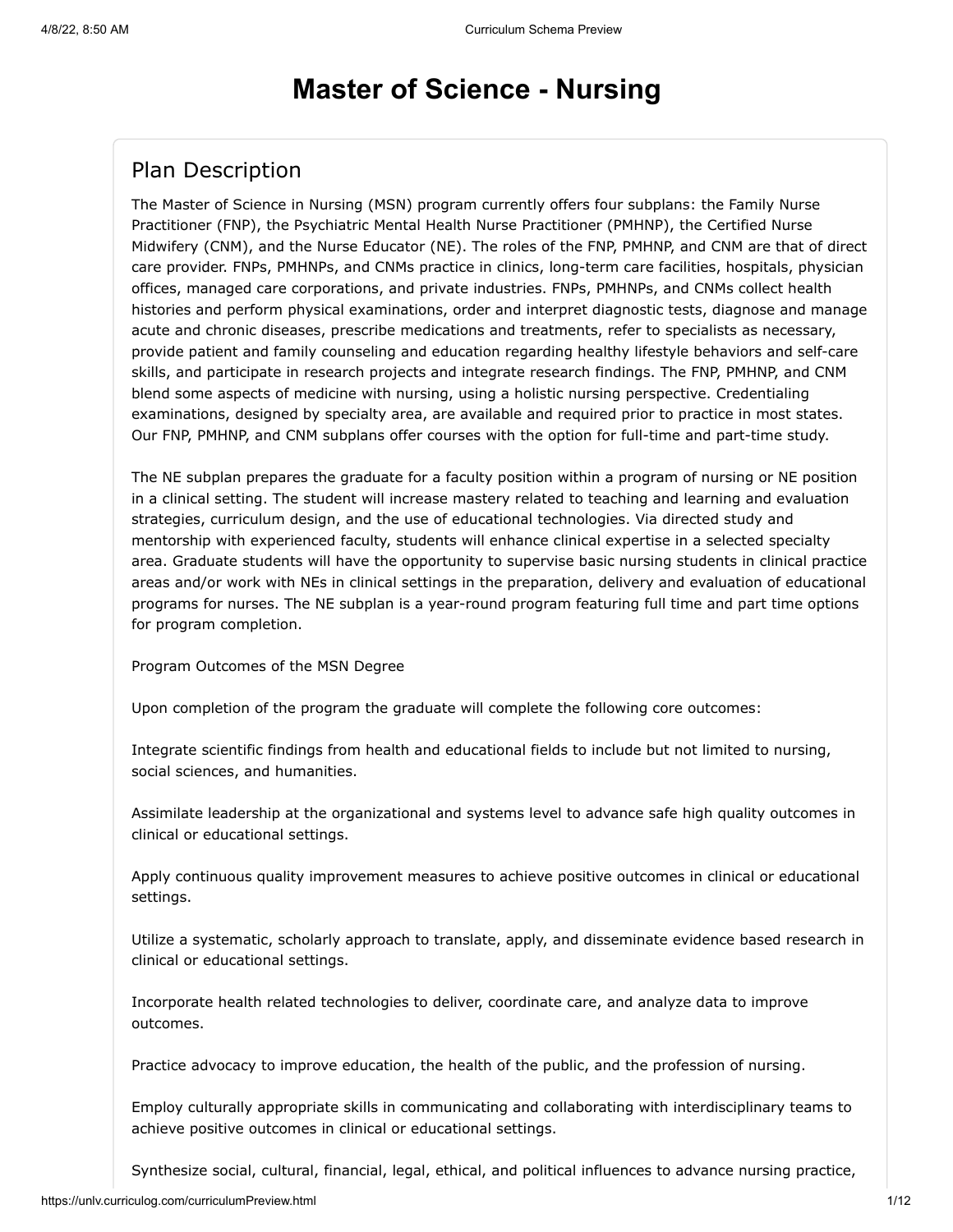healthcare, and education.

Model the professional role of an advanced practice nurse or nurse educator in daily practice.

Program Outcomes: Family Nurse Practitioner, Psychiatric Mental Health Nurse Practitioner, and Certified Nurse Midwifery subplans.

Competently assess, diagnose, prescribe, evaluate and create a holistic plan of treatment.

Articulate the professional role, which includes the ethical code of conduct and scope of advanced practice.

Develop and monitor comprehensive, holistic plans of care that address the health promotion and disease prevention needs of diverse client populations.

Assess and monitor teaching/learning needs in a diverse client population. Practice ethically in the conduct of research, management and clinical professional practice.

Program Outcomes: Nurse Educator subplan.

Utilize education research to continually improve teaching strategies/skills.

Develop a teaching-learning style that facilitates learner development that meets the educational outcomes of the learner.

Assess and evaluate at both the course and program level

Function as a leader and change agent in nursing education settings.

Participate in scholarship to further knowledge and abilities in nursing education.

View Subplan Disclaimers.

For more information about your program, including your graduate program handbook and learning outcomes please visit the Degree Directory.

#### Plan Admission Requirements

#### Application deadlines

Applications available on the UNLV Graduate College website.

Students are admitted to the program in the fall semester of each year based upon competitive selection. Selection is based on the applicant's qualifications (academic and professional,) the applicant's strengths, and the number of available openings.

Students make simultaneous application to the Graduate College and the School of Nursing.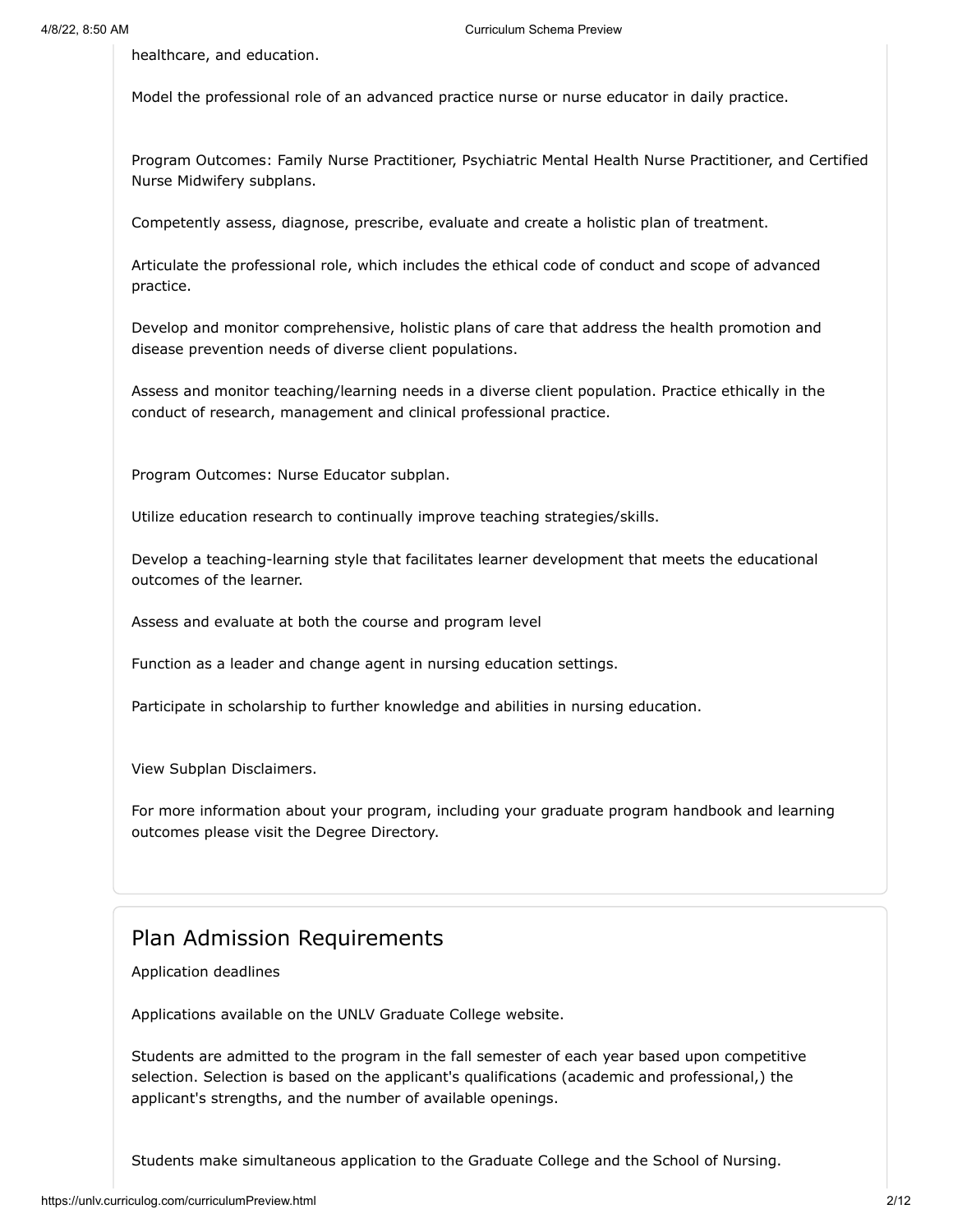Students may take the following courses as a non-degree seeking student. No more than nine credits of course work as a "non-degree seeking student will be accepted toward the MSN program. Taking the courses below does not guarantee admission into the MSN program.

NURS 704 Advanced Pathophysiology and Genetics I, 3 credits

NURS 719 Health & Public Policy for Advanced Practice of Nursing, 3 credits

NURS 730 Advanced Pharmacology and Genetics II, 3 credits

UNLV School of Nursing will not accept more than six transfer credits from an outside institution which cannot be in addition to "non-degree seeking" credits. Students who are requesting to transfer credits from an outside institution will not receive credit for non-degree seeking courses.

Cumulative Grade Point Average (GPA) of 3.00 or a GPA of 3.00 in the last two years of undergraduate work. The undergraduate nursing course work must have been completed at a nursing program accredited by the National League for Nursing Accrediting Commission or Commission on Collegiate Nursing Education.

If BSN GPA is between 2. 75 – 2. 99 on a 4. 0 scale, but students have taken a non-degree seeking graduate course(s) at UNLV with a grade of A- or A, or graduate GPA of 3. 5 and above, they can apply. Applicants who have taken an Advanced Pharmacology course may transfer the course credits if (a) the course was taken within five years, at the time of application and (b) approved by the course instructor.

Completion of undergraduate courses in nursing research, physical assessment (as currently taught in the undergraduate program of nursing at UNLV), and a course in introductory statistics. These courses must have been completed with a grade of C or better. Students are expected to possess basic computer skills, including word processing. If not, the student should seek that content prior to enrollment.

Three letters of recommendation from former instructors or employers that speak to the applicant's potential to complete the graduate program must be submitted to the school. The evaluators should speak to the student's professional nursing competency, including application of theory, quality of patient care, independent judgment when appropriate; relationship with team members such as nurses, physicians, and others; leadership skills; and personal responsibility and accountability.

A current resumé or curriculum vita.

A statement of approximately 300 words describing the student's professional goals and reason for seeking graduate education.

Current, unrestricted, valid RN license in state of residence.

Have practiced as a baccalaureate-prepared registered nurse (RN) for a minimum of 2000 hours prior to beginning coursework for the MSN program.

Submit official transcripts for all previous college and professional schools to the Graduate College. Upload unofficial transcripts as part of the Graduate College application. If unofficial transcripts are unavailable, please request official transcripts be sent to the Graduate College.

Seat Holding Fee: A one-time, non-refundable deposit of \$500 is required as a seat holding fee. This deposit will be credited towards tuition costs once admissions acceptance has been completed.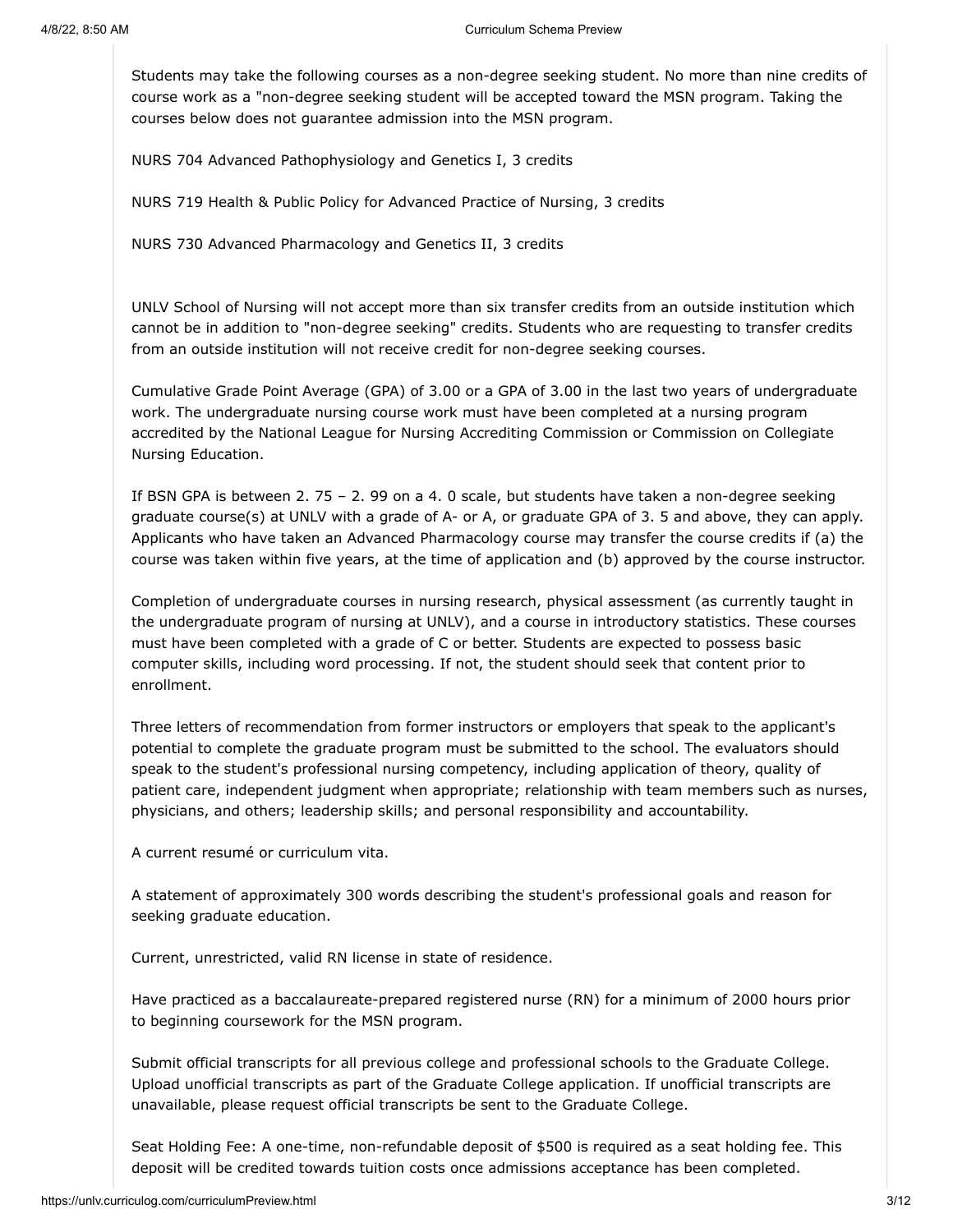Students seeking admission to the FNP, PMHNP, and CNM subplans must submit a resume or vita that demonstrates a minimum of one-year clinical experience as a RN. It is recommended that the most recent years of practice be in the area directly related to the student's proposed pathway of study.

Students seeking admission into the NE subplan are required to have completed one year of clinical practice prior to enrollment in the first nursing education practicum course (NURS 733 ).

Accepted applicants must, prior to enrollment, show evidence of current health and malpractice insurance, proof of completion of the Hepatitis B Vaccine series, or a titer indicating presumptive immunity, proof of varicella or a titer indicating presumptive immunity, or a statement from a health care provider indicating that vaccination is contraindicated for health reasons and validation of a negative drug screen and background check. Other immunization and health data requirements are identified in the student handbook.

All domestic and international applicants must review and follow the Graduate College Admission and Registration Requirements.

Students are accepted into a degree program as described in the Graduate Catalog. The faculty and corresponding sub-disciplines and sub-plans within the described programs are subject to change at any time.

#### Plan Requirements

See Subplan Requirements below.

Subplan 1: Family Nurse Practitioner Subplan 2: Nursing Education Subplan 3: Psychiatric Mental Health Nurse Practitioner Subplan 4: Certified Nurse Midwifery

### Subplan 1 Requirements: Family Nurse Practitioner

Total Credits Required: 46

View Subplan Disclaimer.

### Course Requirements

MSN Core – Credits: 18

NURS 703 Advanced Health Assessment 3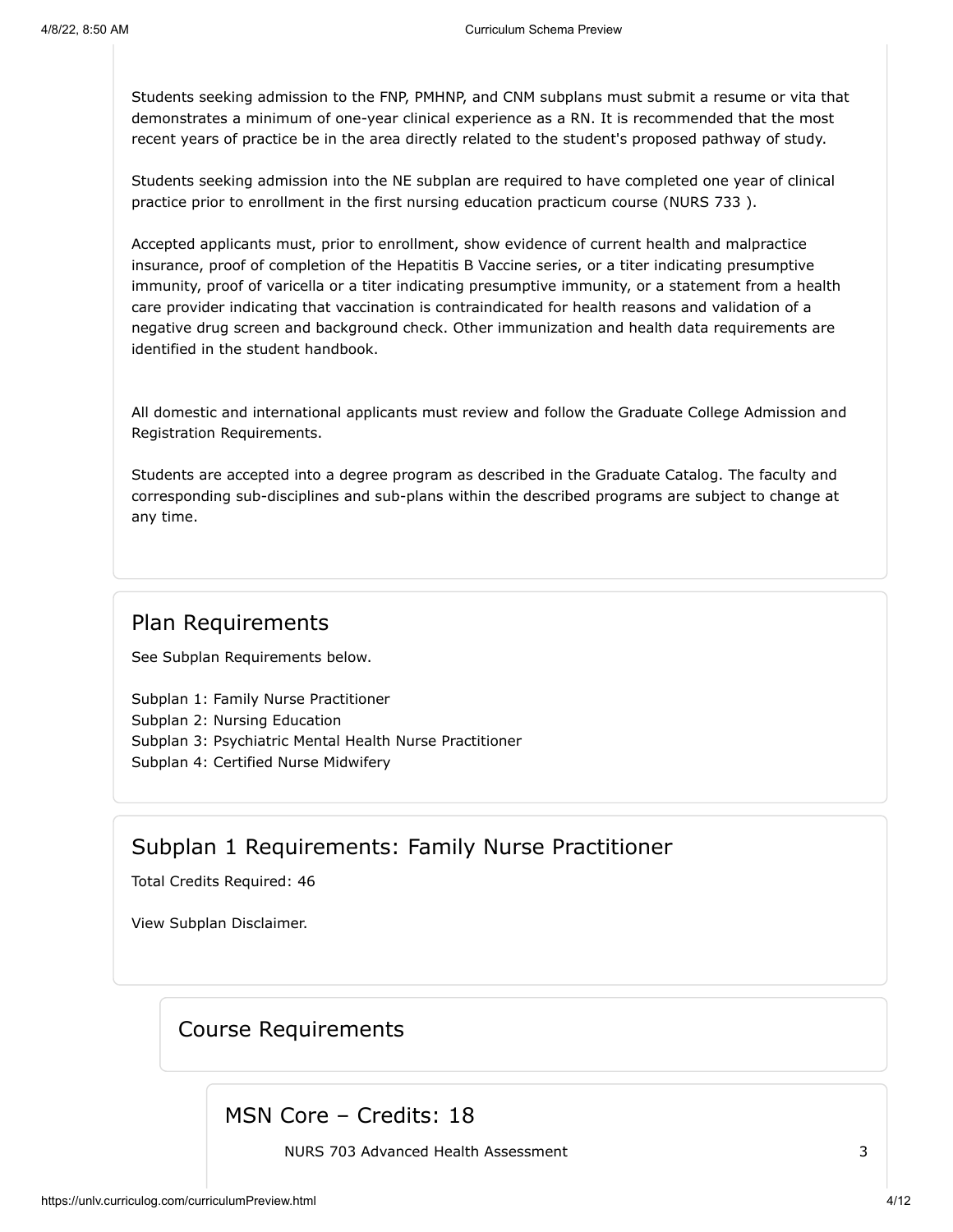4/8/22, 8:50 AM Curriculum Schema Preview

| NURS 704 Advanced Pathophysiology and<br>Genetics I                  |   |
|----------------------------------------------------------------------|---|
| NURS 706 Nursing Theory and Research                                 |   |
| NURS 711 Informatics and Quality Improvement                         |   |
| NURS 719R Health & Public Policy for Advanced<br>Practice of Nursing | 3 |
| NURS 730 Advanced Pharmacology and Genetics                          |   |
|                                                                      |   |

### MSN FNP Required Courses – Credits: 27

| NURS 701 Diagnostic Reasoning and Clinical<br>Decision Making for the APRN |      |
|----------------------------------------------------------------------------|------|
| NURS 714 Family Theory and Health Promotion                                |      |
| NURS 740R FNP Adult and Women's Health                                     | 6    |
| NURS 750R FNP Children and OB                                              | 6    |
| NURS 752 Nurse Practitioner Business and Roles                             |      |
| NURS 760R FNP Geriatric and Chronic Illness                                | (6-8 |

#### Culminating Experience - Credits: 1

NURS 761 Clinical Synthesis 1

### Degree Requirements

Maintain a cumulative grade point average of 3.00 or above each semester enrolled.

Receive a grade of B (3.00) or above in all required cognate and nursing courses. If less than a B, for example a B- (2.70), is earned, the course must be repeated. The student must be in good standing to repeat a course and any required course may be repeated only one time.

A student may register for a course only two times. A student who has registered for the same course twice and has withdrawn or received a grade less than B is ineligible for readmission unless approved by the UNLV Graduate College.

If a student fails two courses or has withdrawn from two courses or received a grad less than B in two courses they are ineligible for readmission unless approved by the Graduate College.

Complete a minimum of six semester credits in each calendar year.

Continuously register for a minimum of three (3) semester credits each semester while working on the thesis or capstone project.

In order to maintain clinical competency the FNP student must continuously register for at least three (3) semester credits of NURS 773 (clinical practicum) each semester while working on a culminating project if all required clinical courses are complete.

UNLV School of Nursing will not accept more than six transfer credits from an outside institution. The MSN Coordinator and the Graduate College must approve transfer credit.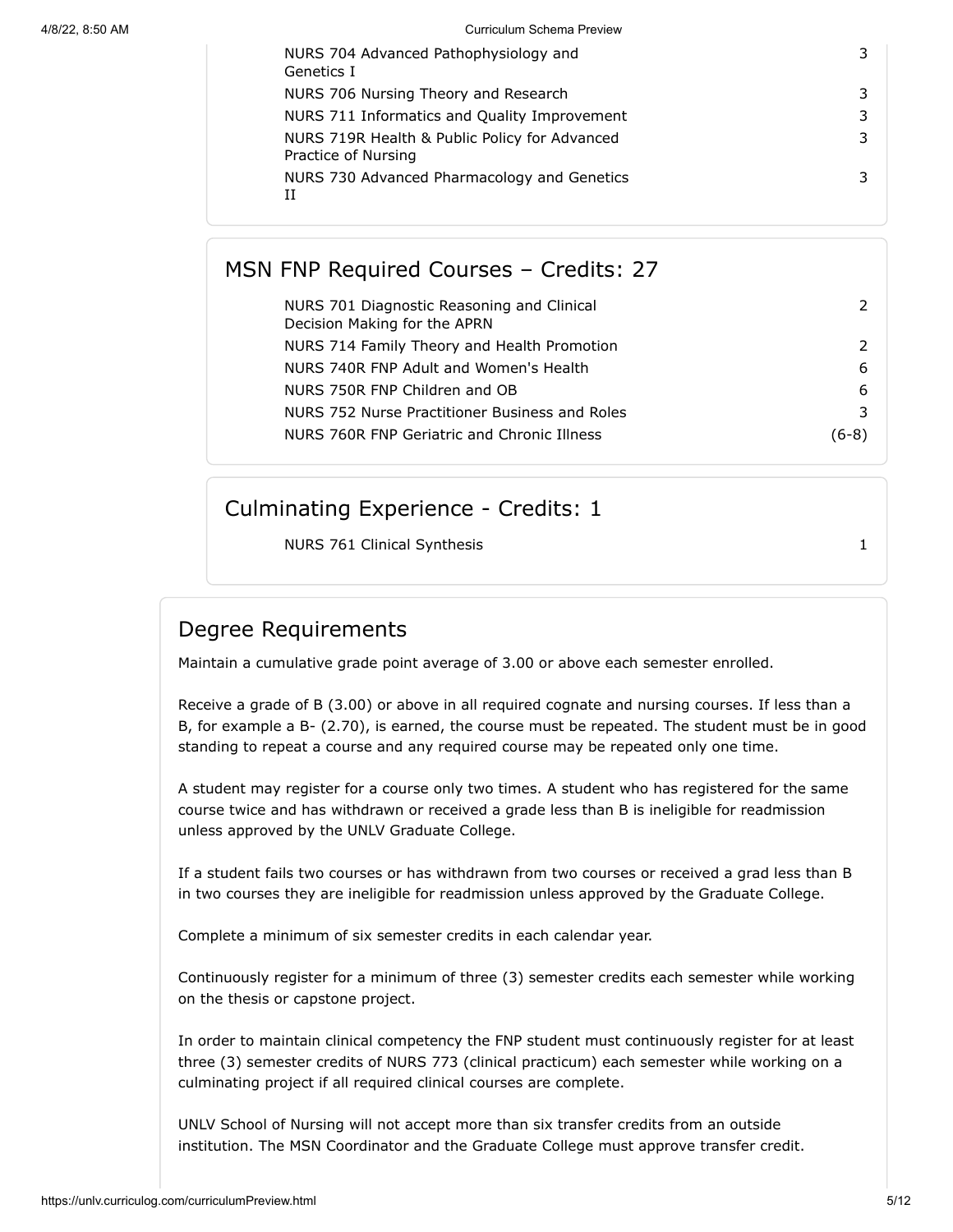Credit by Challenge Examination: Graduate courses with a 700 number or above may not be challenged for credit.

Six-Year Completion Rule: All degree requirements must be completed within six calendar years from the date of matriculation. No credit may be used in an advanced degree program for course work completed more than six calendar years immediately preceding the term in which all degree requirements are completed.

Graduation Requirements: Students have a choice of the catalog under which they wish to graduate. They may choose between: 1) the year of official matriculation, or 2) the year of graduation. Students are encouraged to meet the requirements of the current catalog.

### Graduation Requirements

The student must submit all required forms to the Graduate College as well as apply for graduation up to two semesters prior to completing their degree requirements.

### Subplan 2 Requirements: Nursing Education

Total Credits Required: 33

View Subplan Disclaimers.

#### Course Requirements

### MSN Core – Credits: 18

| NURS 703 Advanced Health Assessment                                  | 3 |
|----------------------------------------------------------------------|---|
| NURS 704 Advanced Pathophysiology and<br>Genetics I                  | 3 |
| NURS 706 Nursing Theory and Research                                 | 3 |
| NURS 711 Informatics and Quality Improvement                         | 3 |
| NURS 719R Health & Public Policy for Advanced<br>Practice of Nursing | 3 |
| NURS 730 Advanced Pharmacology and Genetics<br>П                     | 3 |
|                                                                      |   |

#### MSN EDU Required Courses – Credits: 14

NURS 709 Teaching and Learning in Nursing Education

https://unlv.curriculog.com/curriculumPreview.html 6/12

3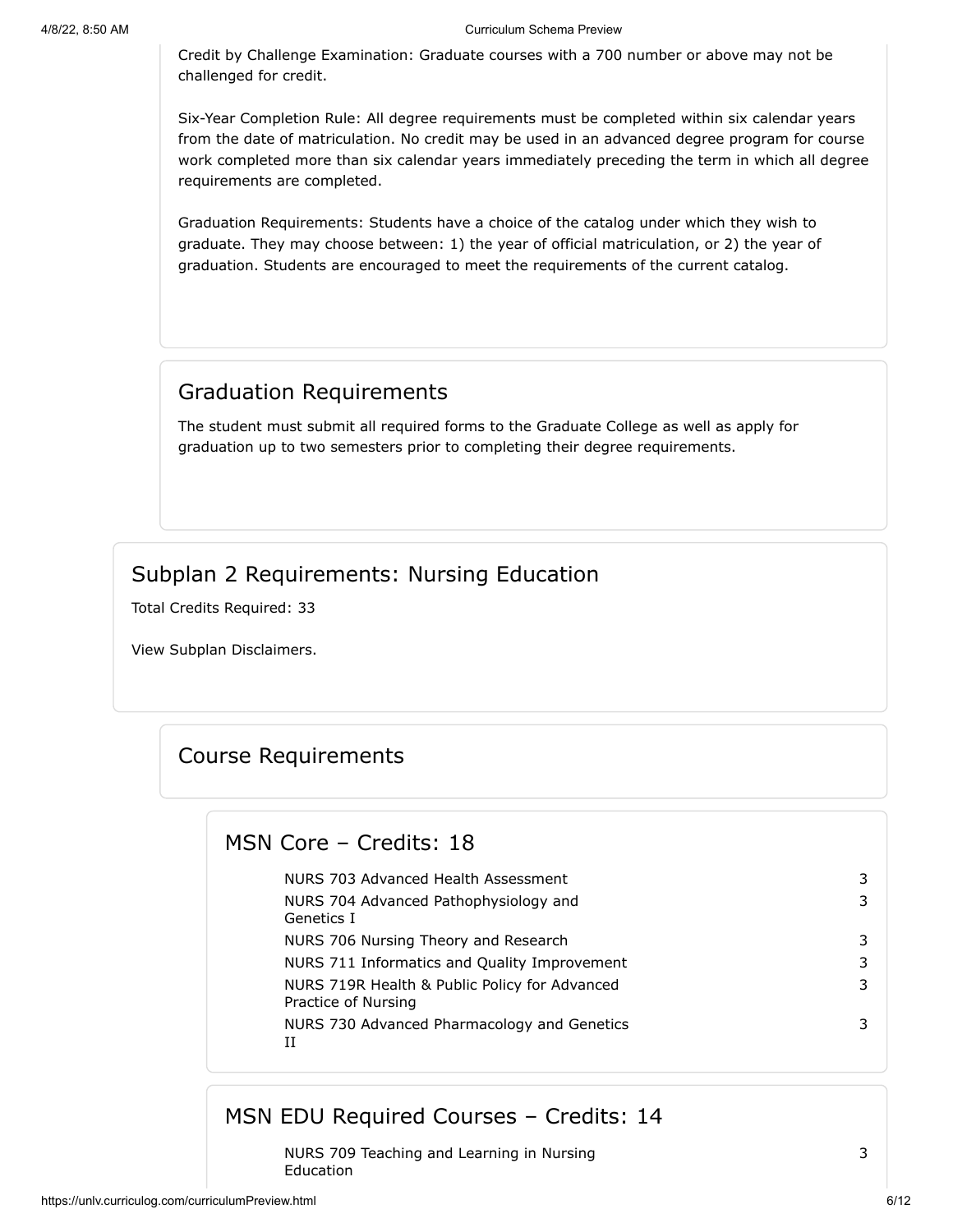4/8/22, 8:50 AM Curriculum Schema Preview

| NURS 710 Course Level Evaluation Strategies for<br>Nurse Educators   | 3             |
|----------------------------------------------------------------------|---------------|
| NURS 724 Developing & Evaluating Curriculum<br>for Nursing Education | 4             |
| NURS 733 Nursing Education Practicum I                               | $\mathcal{P}$ |
| NURS 743 Nursing Education Practicum 2                               | $\mathcal{P}$ |
|                                                                      |               |

#### Culminating Experience – Credits: 1

NURS 753 Nurse Educator Scholarship Project 1

## Degree Requirements

Maintain a cumulative grade point average of 3.00 or above each semester enrolled.

Receive a grade of B (3.00) or above in all required cognate and nursing courses. If less than a B, for example a B- (2.70), is earned, the course must be repeated. The student must be in good standing to repeat a course and any required course may be repeated only one time.

A student may register for a course only two times. A student who has registered for the same course twice and has withdrawn or received a grade less than B is ineligible for readmission unless approved by the UNLV Graduate College.

If a student fails two courses or has withdrawn from two courses or received a grad less than B in two courses they are ineligible for readmission unless approved by the Graduate College.

Complete a minimum of six semester credits in each calendar year.

Continuously register for a minimum of three (3) semester credits each semester while working on the thesis, professional paper, or research utilization project.

In order to maintain clinical competency the FNP student must continuously register for at least three (3) semester credits of NURS 773 (clinical practicum) each semester while working on the thesis or capstone project if all required clinical courses are complete.

UNLV School of Nursing will not accept more than six transfer credits from an outside institution. The MSN Coordinator and the Graduate College must approve transfer credit.

Credit by Challenge Examination: Graduate courses with a 700 number or above may not be challenged for credit.

Six-Year Completion Rule: All degree requirements must be completed within six calendar years from the date of matriculation. No credit may be used in an advanced degree program for course work completed more than six calendar years immediately preceding the term in which all degree requirements are completed.

Graduation Requirements: Students have a choice of the catalog under which they wish to graduate. They may choose between: 1) the year of official matriculation, or 2) the year of graduation. Students are encouraged to meet the requirements of the current catalog.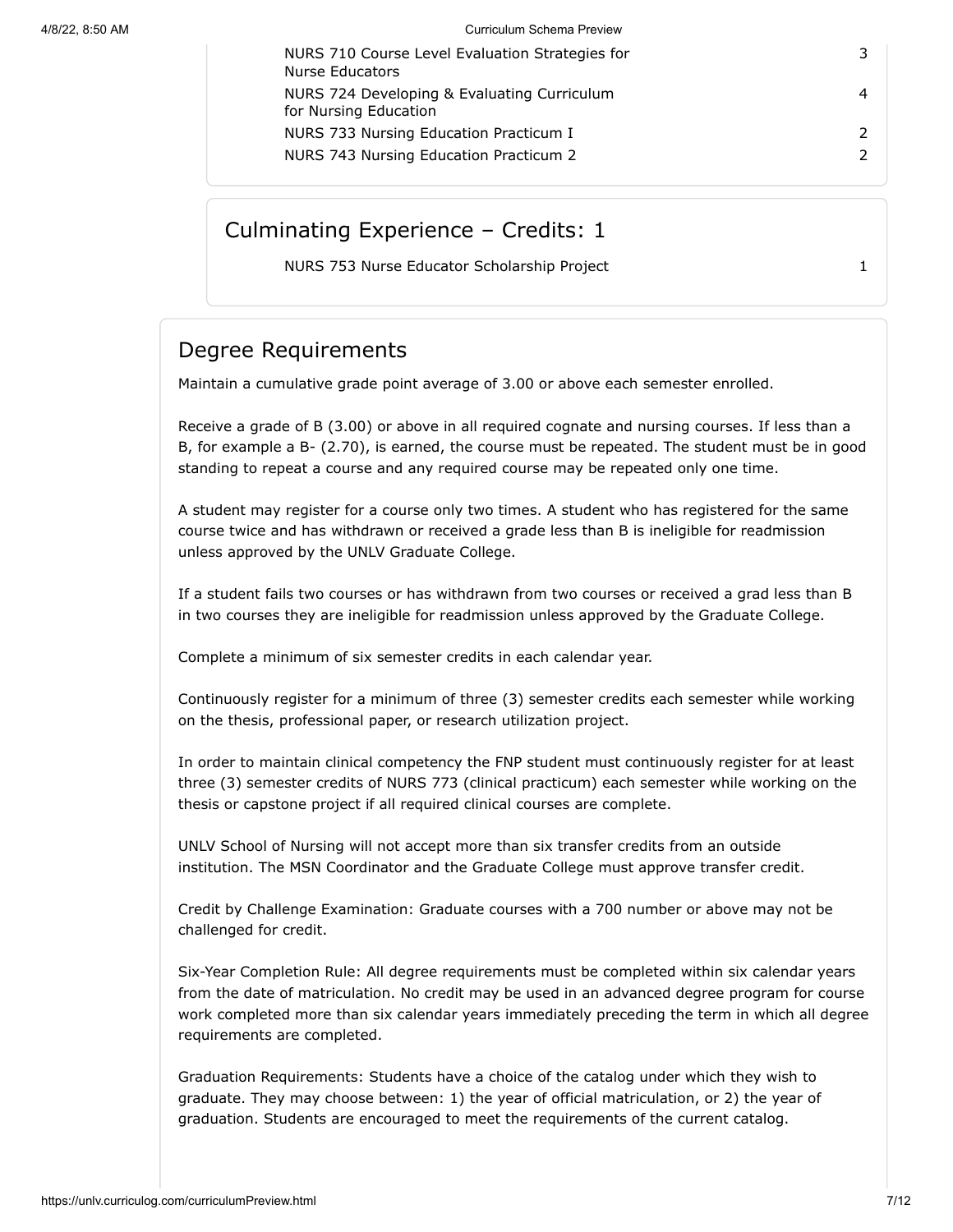#### Graduation Requirements

The student must submit all required forms to the Graduate College as well as apply for graduation up to two semesters prior to completing their degree requirements.

### Subplan 3 Requirements: Psychiatric Mental Health Nurse Practitioner

Total Credits Required: 46

View Subplan Disclaimer.

### Course Requirements

### MSN Core – Credits: 18

| NURS 703 Advanced Health Assessment                                  |  |
|----------------------------------------------------------------------|--|
| NURS 704 Advanced Pathophysiology and<br>Genetics I                  |  |
| NURS 706 Nursing Theory and Research                                 |  |
| NURS 711 Informatics and Quality Improvement                         |  |
| NURS 719R Health & Public Policy for Advanced<br>Practice of Nursing |  |
| NURS 730 Advanced Pharmacology and Genetics<br>H                     |  |

# MSN PMHNP Required Courses – Credits: 27

| NURS 701 Diagnostic Reasoning and Clinical<br>Decision Making for the APRN | 2  |
|----------------------------------------------------------------------------|----|
| NURS 714 Family Theory and Health Promotion                                | 2  |
| NURS 752 Nurse Practitioner Business and Roles                             | 3  |
| NURS 794 Psychiatric Mental Health Nurse<br>Practitioner I                 | 6  |
| NURS 796 Psychopharmacology Across the<br>Lifespan                         | 3  |
| NURS 796L Psychopharmacology Across the<br>Lifespan Lab                    | 5. |
| NURS 799 Psychiatric Mental Health Nurse<br>Practitioner III               | 6  |
|                                                                            |    |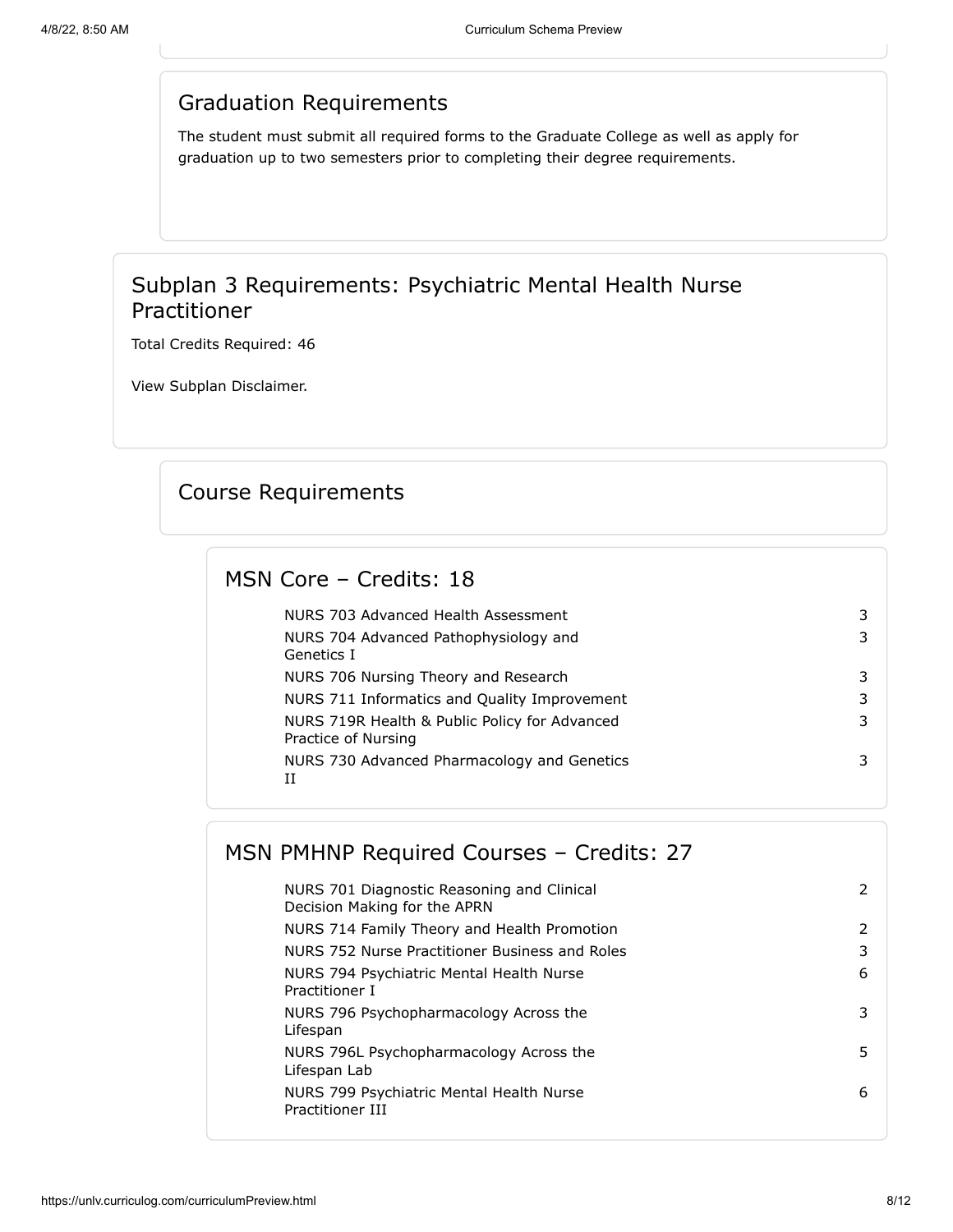#### Culminating Experience - Credits: 1

NURS 761 Clinical Synthesis 1

#### Degree Requirements

Maintain a cumulative grade point average of 3.00 or above each semester enrolled.

Receive a grade of B (3.00) or above in all required cognate and nursing courses. If less than a B, for example, a B- (2. 70), is earned, the course must be repeated. The student must be in good standing to repeat a course and any required course may be repeated only one time.

A student may register for a course only two times. A student who has registered for the same course twice and has withdrawn or received a grade less than B is ineligible for readmission unless approved by the UNLV Graduate College.

If a student fails two courses or has withdrawn from two courses or received a grade less than B in two courses they are ineligible for readmission unless approved by the Graduate College.

Complete a minimum of six semester credits in each calendar year.

Continuously register for a minimum of three (3) semester credits each semester while working on the thesis or capstone project.

In order to maintain clinical competency the student must continuously register for at least three (3) semester credits of NURS 773 (clinical practicum) each semester while working on a culminating project if all required clinical courses are complete.

UNLV School of Nursing will not accept more than six transfer credits from an outside institution. The MSN Coordinator and the Graduate College must approve transfer credit.

Credit by Challenge Examination: Graduate courses with a 700 number or above may not be challenged for credit.

Six-Year Completion Rule: All degree requirements must be completed within six calendar years from the date of matriculation. No credit may be used in an advanced degree program for course work completed more than six calendar years immediately preceding the term in which all degree requirements are completed.

Graduation Requirements: Students have a choice of the catalog under which they wish to graduate. They may choose between: 1) the year of official matriculation, or 2) the year of graduation. Students are encouraged to meet the requirements of the current catalog.

### Graduation Requirements

The student must submit all required forms to the Graduate College as well as apply for graduation up to two semesters prior to completing their degree requirements.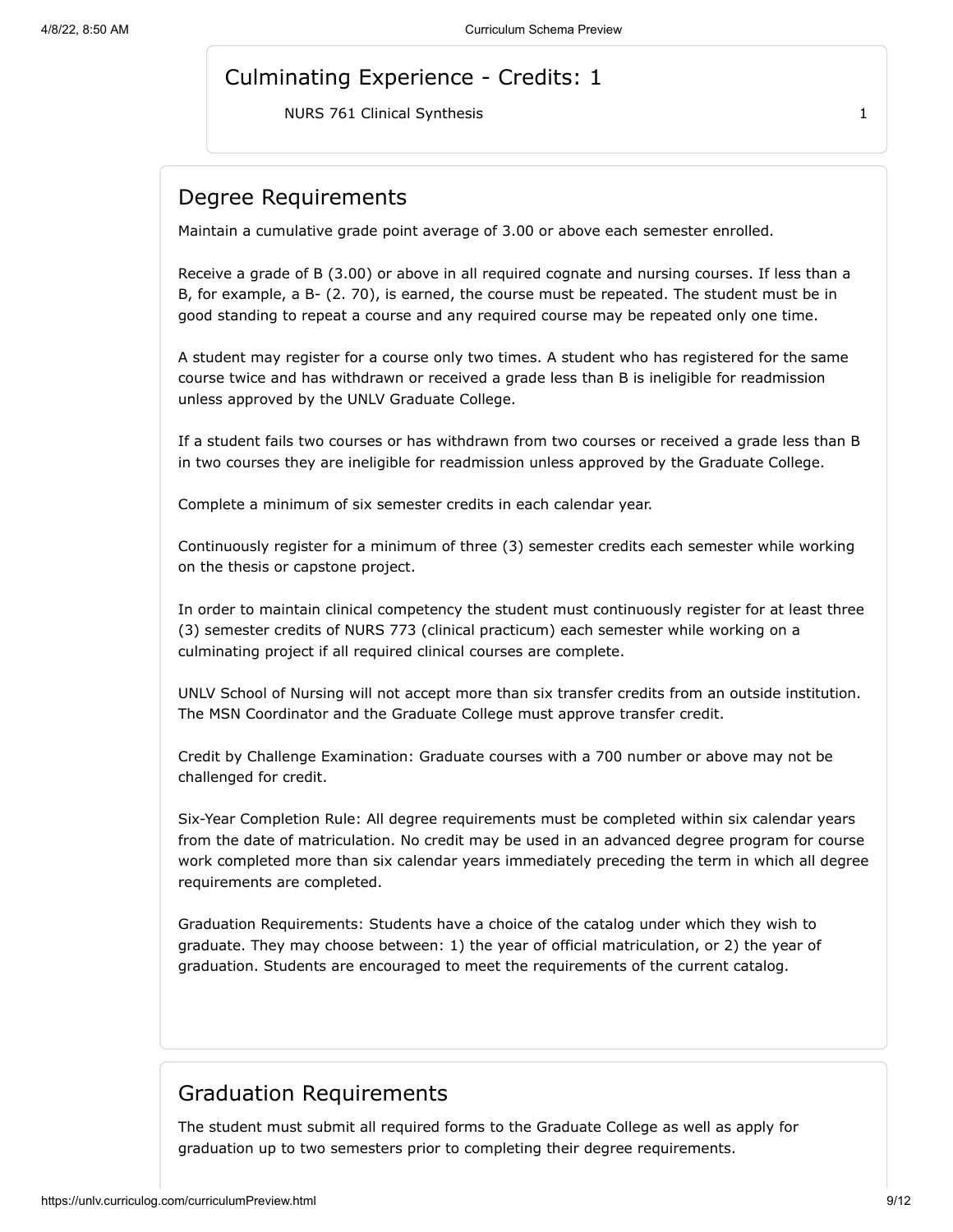### Subplan 4 Requirements: Certified Nurse Midwifery

Total Credit Required: 54

View Subplan Disclaimer.

### Course Requirements

#### MSN Core - Credits: 15

Complete 15 credits by completing all of the following courses:

| [Before] NURS 702 Scientific Inquiry for Evidence Based<br>Midwifery Practice | 3 |
|-------------------------------------------------------------------------------|---|
| NURS 703 Advanced Health Assessment                                           | 3 |
| NURS 704 Advanced Pathophysiology and<br>Genetics I                           | 3 |
| NURS 711 Informatics and Quality Improvement                                  | 3 |
| NURS 730 Advanced Pharmacology and Genetics<br>TΤ                             | 3 |

### MSN Certified Nurse Midwifery Required Courses - Credits: 36

Complete all of the following courses in the following order:

| NURS 701 Diagnostic Reasoning and Clinical<br>Decision Making for the APRN | 2. |
|----------------------------------------------------------------------------|----|
| [After] NURS 705 - Midwifery I                                             | 3  |
| [After] NURS 707 - Midwifery II                                            |    |
| [Before] NURS 720 - Midwifery III                                          | 7  |
| [After] NURS 722 - Midwifery IV                                            | 7  |
| [After] NURS 723 - Midwifery V                                             |    |
| [After] NURS 749 - Leadership in Midwifery                                 | 3  |
|                                                                            |    |

### Culminating Experience - Credits: 3

To be completed in last semester of program.

GRAD-XXX XXX Placeholder Only 0

|  | [After] NURS 744 - Professional Issues in Midwifery<br>Practice |
|--|-----------------------------------------------------------------|
|--|-----------------------------------------------------------------|

3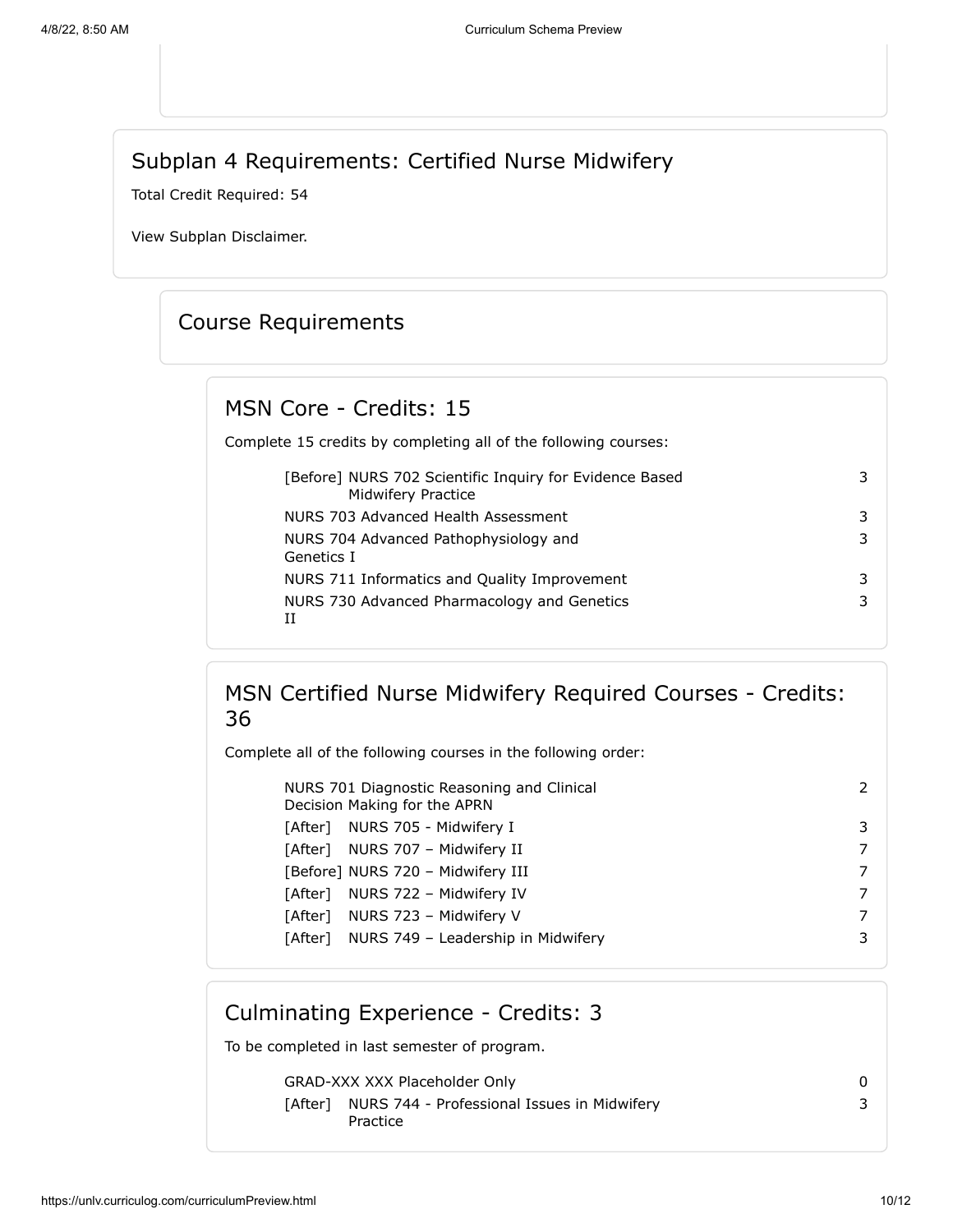#### Degree Requirements

Maintain a cumulative grade point average of 3.00 or above each semester enrolled.

Receive a grade of B (3.00) or above in all required cognate and nursing courses. If less than a B, for example, a B- (2.70), is earned, the course must be repeated. The student must be in good standing to repeat a course and any required course may be repeated only one time.

A student may register for a course only two times. A student who has registered for the same course twice and has withdrawn or received a grade less than B is ineligible for readmission unless approved by the UNLV Graduate College.

If a student fails two courses or has withdrawn from two courses or received a grade less than B in two courses they are ineligible for readmission unless approved by the Graduate College.

Complete a minimum of six semester credits in each calendar year.

Continuously register for a minimum of three (3) semester credits each semester while working on the thesis or capstone project.

In order to maintain clinical competency the student must continuously register for at least three (3) semester credits of NURS 773 (clinical practicum) each semester while working on a culminating project if all required clinical courses are complete.

UNLV School of Nursing will not accept more than six transfer credits from an outside institution. The MSN Coordinator and the Graduate College must approve transfer credit.

Credit by Challenge Examination: Graduate courses with a 700 number or above may not be challenged for credit.

Six-Year Completion Rule: All degree requirements must be completed within six calendar years from the date of matriculation. No credit may be used in an advanced degree program for course work completed more than six calendar years immediately preceding the term in which all degree requirements are completed.

Graduation Requirements: Students have a choice of the catalog under which they wish to graduate. They may choose between: 1) the year of official matriculation, or 2) the year of graduation. Students are encouraged to meet the requirements of the current catalog.

### Graduation Requirements

The student must submit all required forms to the Graduate College as well as apply for graduation up to two semesters prior to completing their degree requirements.

### Plan Graduation Requirements